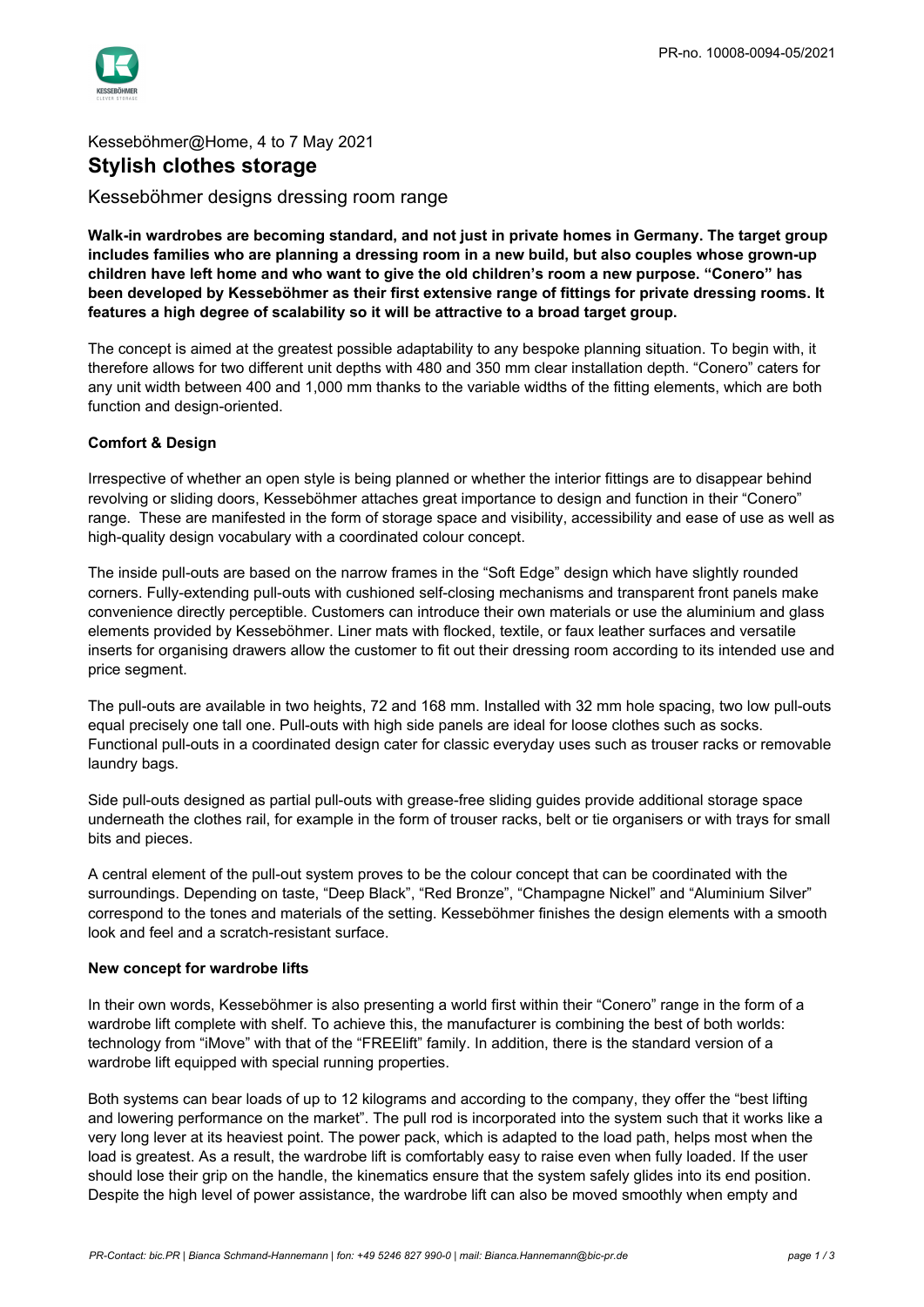

locks into its opening position. The wardrobe lifts are cushioned in both directions. The width of the clothes rail can be adjusted. It is available in various typologies for unit widths of up to 1,200 mm.



*Caption 1: With "Conero", Kesseböhmer has for the first time developed a comprehensive range of fittings for the private dressing area. Photo: Kesseböhmer*